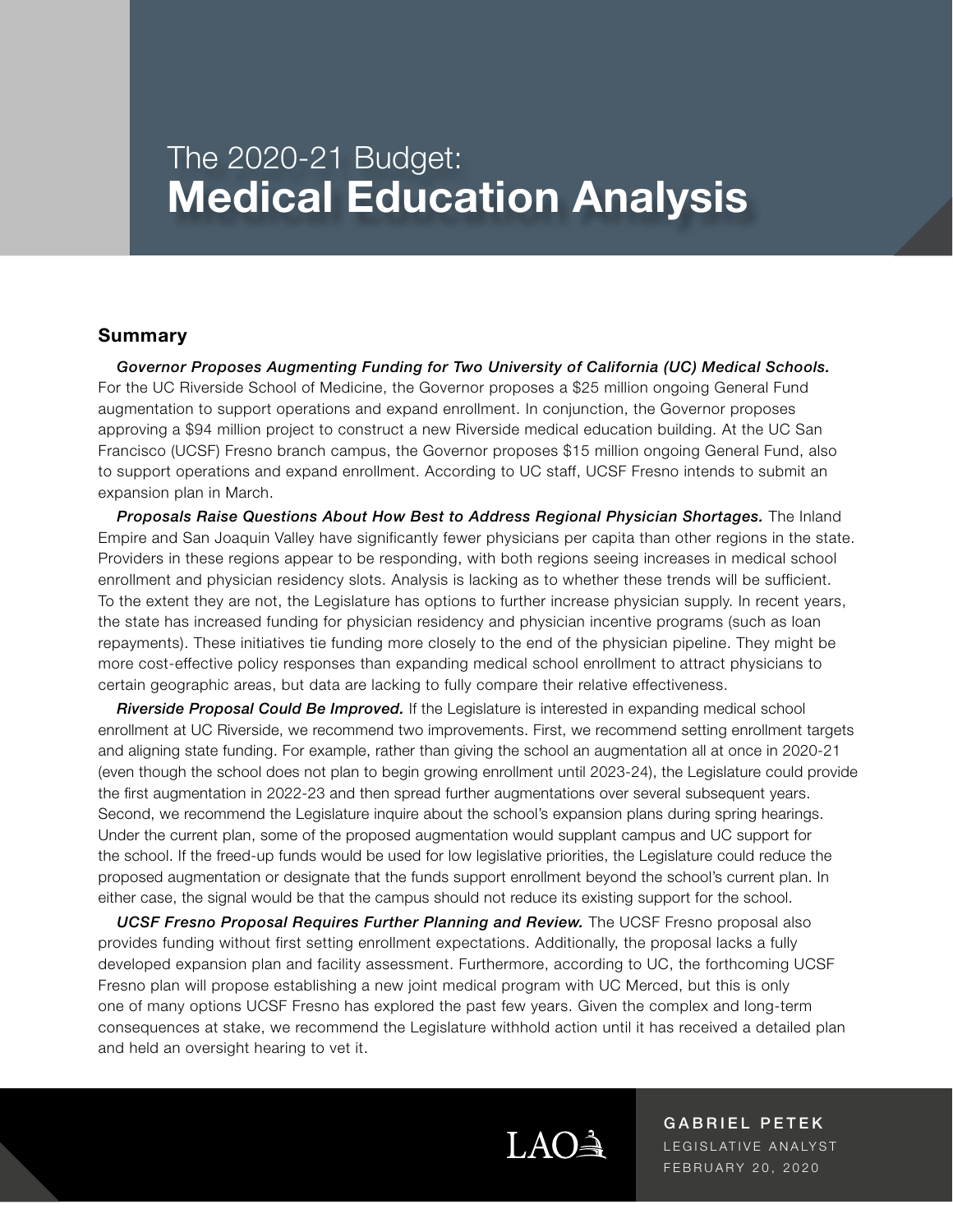## INTRODUCTION

In this brief, we analyze the Governor's proposals relating to UC medical education. After providing an overview of medical education, we first analyze the Governor's proposals to expand enrollment

and build a new academic building at the UC Riverside School of Medicine. We then analyze the Governor's proposal to expand enrollment and services at the UCSF Fresno branch campus.

## **OVERVIEW**

The Governor's proposals would expand UC medical education programs in an effort to increase physician supply in two regions of the state. In this section, we provide an overview of both medical education in California and physician workforce issues.

## **Medical Education**

*Becoming a Doctor Entails Long Education*  **Pathway.** As Figure 1 shows, students first complete basic science preparatory work as undergraduate students. They then complete four years of medical school, typically consisting of

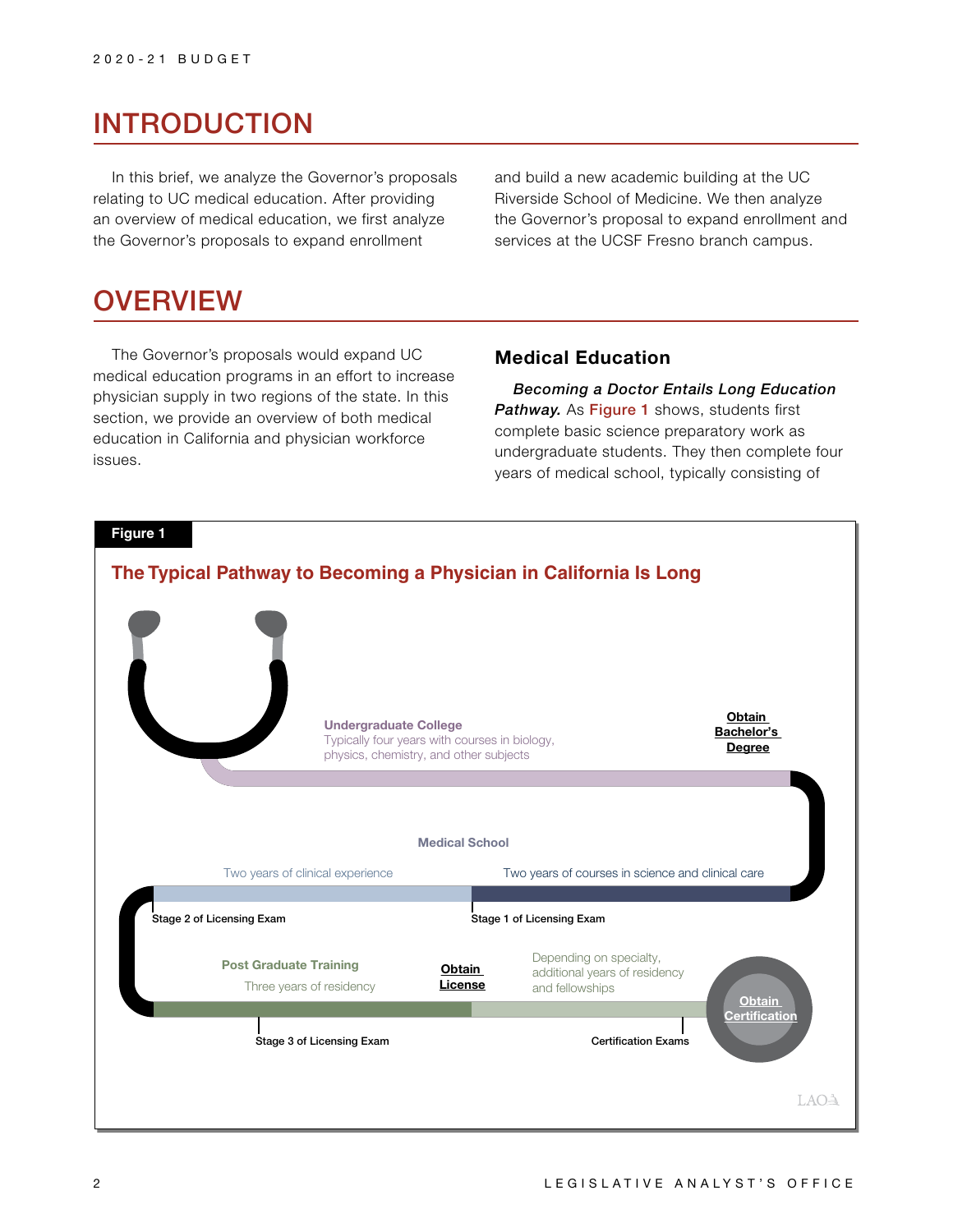two years of basic science instruction and two years of clinical experience. After medical school, students complete postgraduate training known as residency in a specific medical area, such as family medicine or surgery. Though state law only requires three years of residency to receive a license, most medical students complete additional years of training to receive industry-recognized certification in a specific medical area.

*California Has Numerous Public and Private Medical Education Programs.* California has 13 medical schools (6 public schools and 7 private schools) enrolling 7,400 students. In addition, California has 12,700 physician residents trained by nearly 100 sponsors. Residency sponsors consist of medical schools, hospitals, and other medical providers. In both California and across the nation, the number of residency slots exceeds the number of medical school slots. To fill residency slots, sponsors rely on graduates not only from California and other states but from Canada and other countries. In California, UC is the sole public higher education institution tasked with providing medical education. Six UC campuses—Davis, Irvine, Los Angeles, Riverside, San Diego, and San Francisco—operate medical schools and residency programs. As Figure 2 shows, UC educates almost half of medical school students and trains almost half of physician residents.

*Medical Education Is Relatively Costly.* Available data suggest medical education likely is the most costly form of instruction in higher education, with costs ranging from high tens of thousands of dollars to hundreds of thousands of dollars per student. The high cost is largely due to very low overall student-faculty ratios and high faculty compensation. Most medical schools hire *more* faculty than students, with an average student-faculty ratio of 0.5. That is, medical schools, on average, hire two faculty members for each medical student. The ratios are driven primarily by the need for

many clinical faculty to oversee students as they undertake their clinical rotations during their third and fourth years of medical school.

*Medical Education Is Subsidized by Clinical Revenues and Public Funds.* Medical schools rely on many sources to fund instruction, research, and clinical training. Many medical schools subsidize costs from clinical revenues earned by their faculty, who often have dual appointments working as active physicians at their medical center. UC medical schools also cover operations with state General Fund and student tuition. At UC, total annual resident tuition and fee charges range from \$36,021 at UCSF to \$41,231 at UC Davis. In contrast to medical schools, virtually no state General Fund directly subsidizes residency programs. Instead, residency programs in California and across the nation cover their operating costs using primarily clinical revenues and federal funds.

*Accrediting Bodies Set Standards.* UC medical schools are accredited by the Liaison Committee for Medical Education (LCME), and residency programs are accredited by the Accreditation Council on Graduate Medical Education (ACGME). Like many other accrediting bodies, LCME and ACGME are peer-run, consisting of member medical schools and residency programs throughout the country. A chief concern of both

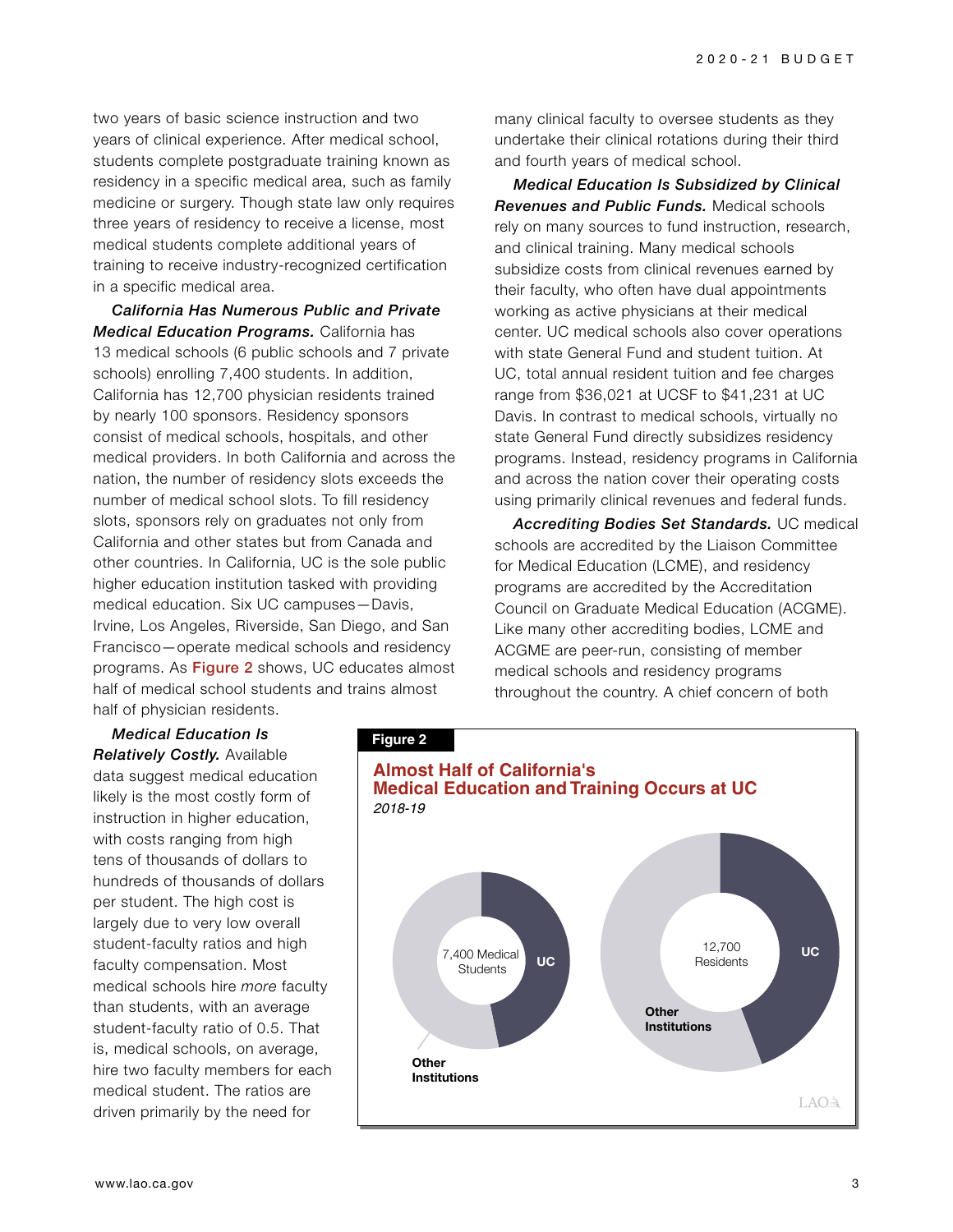bodies is to ensure programmatic funding and resources are adequate to support enrollment. When programs wish to expand enrollment or slots, they are expected to notify LCME and ACGME of their plans. If these accrediting bodies determine schools and programs lack adequate resources, they can request more information, undertake further review, or consider various sanctions.

### **Physician Workforce**

*California Has Over 110,000 Licensed*  **Physicians.** Of these physicians, researchers estimate around 28,000 are employed in a primary care medical area—generally defined as family medicine, general internal medicine, general pediatrics, and obstetrics/gynecology. Physicians in these areas are considered to be the first point of health care for patients. The state's remaining physicians are employed in numerous specialty areas, such as psychiatry or surgery. In addition to physicians, patients can receive health services from a variety of other providers. For example, California has around 29,400 nurse practitioners and physician assistants. Patients can also receive mental health services from psychologists, case workers, and other providers. These other providers generally have narrower scopes of practice than physicians. For example, physicians have significantly greater authority than these other providers to prescribe medication.

*Some Data Suggest California Is Facing Shortages in Certain Medical Fields.* Available data suggest that shortages are concentrated among primary care physicians and psychiatrists. Specifically, a 2017 study from researchers at UCSF estimated California could face a shortage of around 4,100 primary care providers (including physicians, nurse practitioners, and physician

assistants) by 2030. In one of our 2019 reports, we found that psychiatrist wages have grown much faster than other occupations since 2010, a potential indicator of a shortage. (In contrast, we did not find data indicating a shortage among other mental health professionals, such as psychologists and social workers.)

*Data Show Longstanding Regional Disparities in Supply of Physicians.* According to most estimates, the state's inland regions—the Inland Empire, Central Valley, and Northern California have notably lower numbers of physicians and other health care providers per capita than the state's coastal regions. For example, a 2017 study from researchers at UCSF estimated that the primary care provider to population ratio in the Bay Area is more than double the ratio in the Inland Empire.

*State Funds Three Types of Programs in Response to Physician Shortages.* First, a portion of UC medical students are enrolled in specialized medical education programs focused on providing care to certain communities (such as disadvantaged populations or rural communities). These programs are known as Programs in Medical Education (PRIME). Second, the state funds competitive grant programs for physician residency programs. To qualify for these state grants, residency programs must focus on primary care, emergency medicine, or psychiatry, and demonstrate they are serving certain geographic areas of the state. Lastly, the state has expanded a variety of incentive initiatives (such as loan repayments and stipends) to attract new physicians to work in shortage areas. To date, the Legislature has lacked adequate information to gauge the relative cost-effectiveness of the three types of programs (medical school programs, physician residency programs, and fiscal incentive programs) at increasing the supply of physicians in underserved regions.

## UC RIVERSIDE SCHOOL OF MEDICINE

In this section, we provide background on UC Riverside's School of Medicine, describe the Governor's proposals to expand the school, assess the proposals, and offer issues for consideration.

### **Background**

*UC Riverside Is UC's Newest Medical School.*  Prior to operating a medical school, the Riverside campus provided basic science instruction to a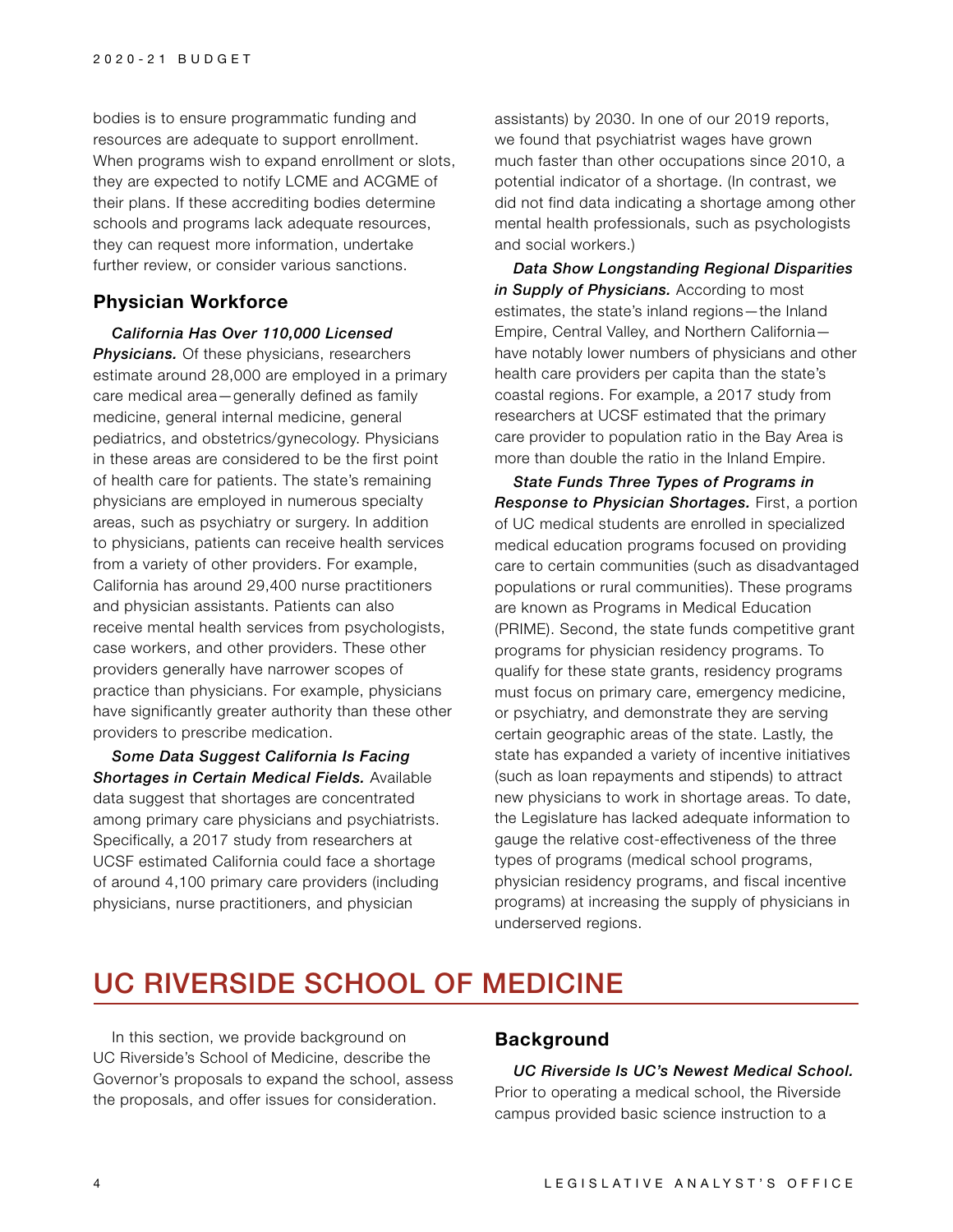relatively small number of medical students. After two years of study, the students then completed their clinical rotations at UC Los Angeles. In 2008, the UC Board of Regents authorized the Riverside campus to run a full medical school. Though approved by the board in 2008, several years of planning elapsed prior to the school enrolling its first cohort in 2013-14. The delay was largely due to challenges with the school receiving preliminary accreditation from LCME. The school eventually received preliminary accreditation in 2012 and became fully accredited in 2017.

*School Relies on Surrounding Hospitals for Its Clinical Training.* The Riverside campus differs from the other UC medical schools in that it does not operate its own medical center. To offer clinical placements for its students and sponsor residency programs, the Riverside medical school partners with nearby hospitals and clinics. Physicians at these medical centers provide the clinical instruction, with about 60 percent of them providing instruction on a voluntary, unpaid basis.

*School Now Receives Funds From Multiple Sources.* The 2013-14 state budget provided \$15 million ongoing General Fund to the school. While the school considers this annual appropriation to be an important source of operating funding, the school's budget has since grown significantly. In 2019-20, the school anticipates receiving \$75 million in total funding, with almost half coming from clinical revenues.

*Campus and UC Office of the President Contribute Funding to the School.* In recent years, the Riverside campus and UC Office of the President have provided funds to the school to help cover its operating costs. For 2019-20, the School of Medicine reports contributions from the Riverside campus, UC Office of the President, and campus reserves. As reserves are generally best suited to cover one-time costs, rather than operations, the Riverside campus has characterized the School of Medicine as having a budget deficit. Both the campus and the medical school would like to discontinue the school's reliance on reserves for covering ongoing operating costs.

*State Preliminarily Authorized New Medical*  **School Building.** Currently, the Riverside medical school has a total of around 39,000 assignable

square feet dedicated to its instruction and administrative functions. The space includes one main education building, associated on-campus modular space, a small amount of instructional space in the campus's science library, and off-campus leased office space for faculty and staff. In the 2019-20 budget, the state adopted provisional language authorizing UC to "pursue a medical school project at the Riverside campus." Associated intent language indicated the state would increase UC's General Fund support in future years to finance the project.

## **Proposals**

*Provides \$25 Million Ongoing to Expand Riverside School of Medicine.* The *Governor's Budget Summary* indicates that the purpose of the proposed augmentation is to enhance the school's operational support and expand enrollment. Budget provisional language further states that the funds are to supplement and not supplant existing funds provided by UC for the medical school. The budget does not state a specific enrollment target. According to UC staff, the Riverside campus would like to grow its incoming medical school cohort size from 77 students to 125 students. As Figure 3 (see next page) shows, the school would not begin growing the number of incoming students until the 2023-24 academic year. The campus projects its medical school enrollment would eventually reach around 500 students (four cohorts consisting of 125 students each) by 2027-28.

*Proposes Approving New Medical School Facility.* UC submitted a proposal for a new UC Riverside medical education building in September 2019. As **Figure 4** (see next page) shows, the proposal is for the medical school to maintain its existing education building but stop using its existing off-campus leased space and replace its on-campus modular buildings. In addition to constructing a new building, the medical school proposes renovating some space in its science library. UC is seeking \$94 million in bond authority to support working drawings and construction costs. When UC begins paying associated debt service (expected in 2023-24), the annual cost would be \$6.8 million, paid over 30 years. Under UC's debt service projections, the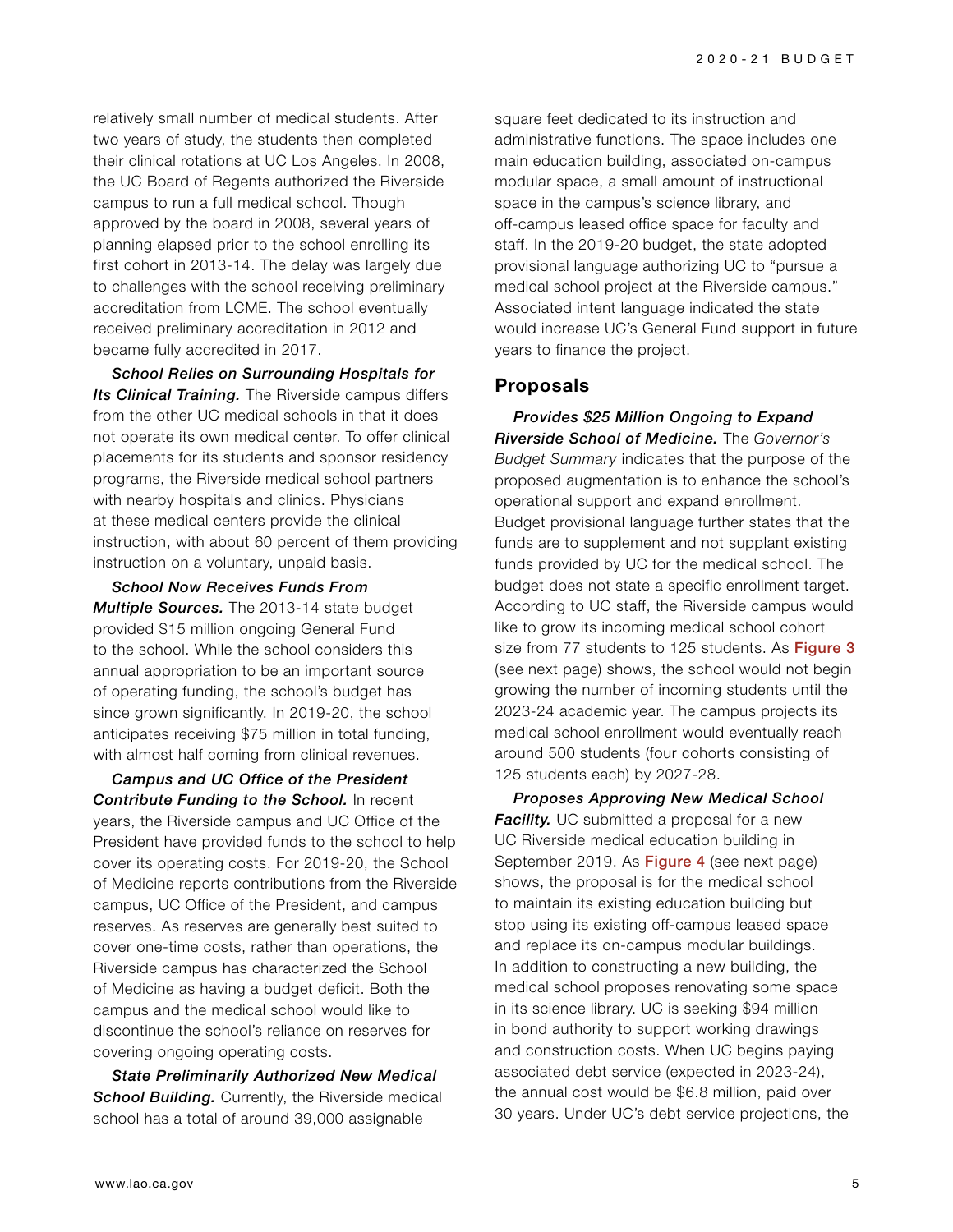

total cost to pay off principal and interest would be \$204 million (\$94 million principal and \$110 million interest).

### **Assessment**

## *Region's Medical Schools and Residency*

#### **Figure 4**

## **Proposed Facility Project Would Increase UC Riverside School of Medicine Space**

|                                                                                                                                                          | <b>Prior to</b><br><b>Project</b> | <b>After Project</b><br><b>Completion</b> |
|----------------------------------------------------------------------------------------------------------------------------------------------------------|-----------------------------------|-------------------------------------------|
| Space (asf)                                                                                                                                              |                                   |                                           |
| New education building                                                                                                                                   |                                   | 65,000                                    |
| Existing education building                                                                                                                              | 19,829                            | 19,829                                    |
| Orbach Library                                                                                                                                           | 1,946                             | 10,946                                    |
| Modular building                                                                                                                                         | 4,659                             |                                           |
| Leased off-campus space                                                                                                                                  | 12,600                            |                                           |
| Totals                                                                                                                                                   | 39,034                            | 95,775                                    |
| <b>Students</b>                                                                                                                                          | 292                               | 500                                       |
| Space per student                                                                                                                                        | 134                               | 192                                       |
| Note: Excludes School of Medicine's research and health clinic space, which would remain<br>unaffected by the proposal.<br>asf = assignable square feet. |                                   |                                           |

*Programs Appear to Be Responding to Shortage.* In recent years, both medical schools and residency programs in the Inland Empire appear to be taking steps to increase physician supply in the region. As Figure 5 shows, the Inland Empire has two private medical schools. One of these schools—the California University of Science and Medicine opened recently and is growing enrollment. Furthermore, Western University, located just outside of the region in nearby Pomona, has grown enrollment considerably over the past several years. At both schools, California students comprise over 80 percent of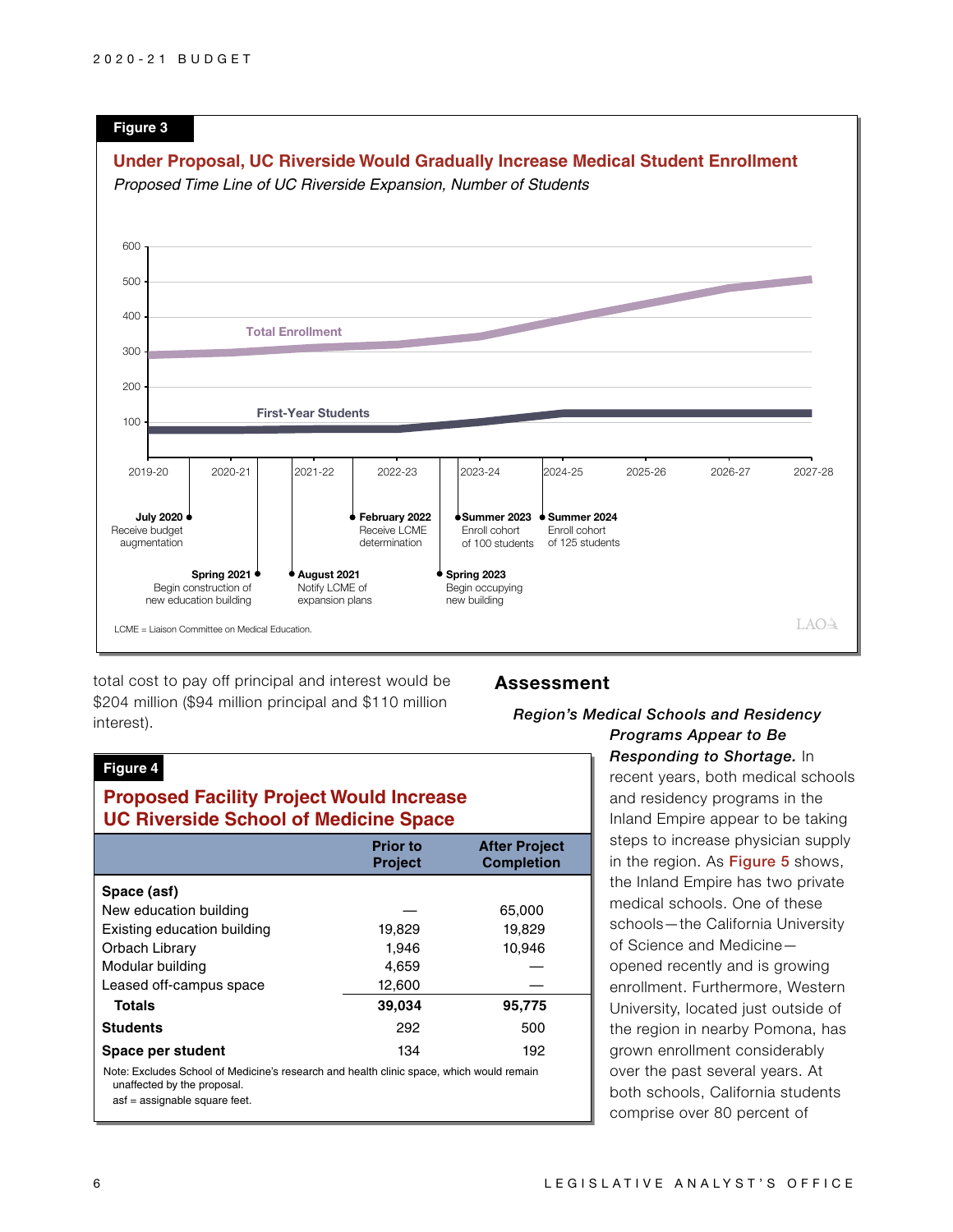incoming students. Residency slots have also increased notably in the region in recent years. According to national residency match data, the number of first-time resident slots in the Inland Empire grew 58 percent between 2015 and 2019. Analysis is lacking as to whether these recent developments are sufficient to address gaps in the Inland Empire's regional supply of physicians.

*Impact of Proposal on Increasing Physician Supply in Inland Valley Could Be Small.* As the Governor's proposal would increase the school's incoming cohort from around 80 students to 125 students, the proposal would increase the number of medical schools graduates in the state by about 45 graduates annually. According to UC Riverside, about one-third of its medical school graduates currently remain in the Inland Empire for their residency program. The school notes that this retention rate could change in the future, but the current rate would result in about 15 additional

to general appropriations to medical schools, these other types of programs tie funding to attracting physicians to practice in high-need medical areas and geographic areas. As noted earlier, the lack of more comprehensive data on these initiatives hinders the Legislature's ability to assess their relative cost-effectiveness in addressing regional physician shortages.

*School's Initial Plan Supplants Existing Funding.* The UC Riverside School of Medicine's budget plan would have a portion of the proposed \$25 million General Fund augmentation replace existing campus and UC Office of the President support for the school. (In future years, the school plans to maintain a balanced budget primarily by increasing its clinical revenues and student tuition revenue as it grows its staffing and enrollment.) Potentially, the campus could use the freed-up redirected funds in areas that are of lower priority to the Legislature than the medical school.

physician residents in the Inland Empire annually. Given that the school's first cohort only recently graduated from medical school and many from that graduating class are still in their residency programs, it is too soon to evaluate how many UC Riverside students ultimately will practice medicine in the region.

#### *Other Approaches Might Be More Effective at Increasing Physicians in the Inland Empire.*

While increasing medical school enrollment likely is an effective way to increase the statewide supply of physicians, programs that target funds toward the end of the medical education pipeline could have stronger regional effects. For example, the state in recent years has increased funding for primary care residency programs and certain physician incentive programs (such as loan repayment programs). In contrast

#### **Figure 5**



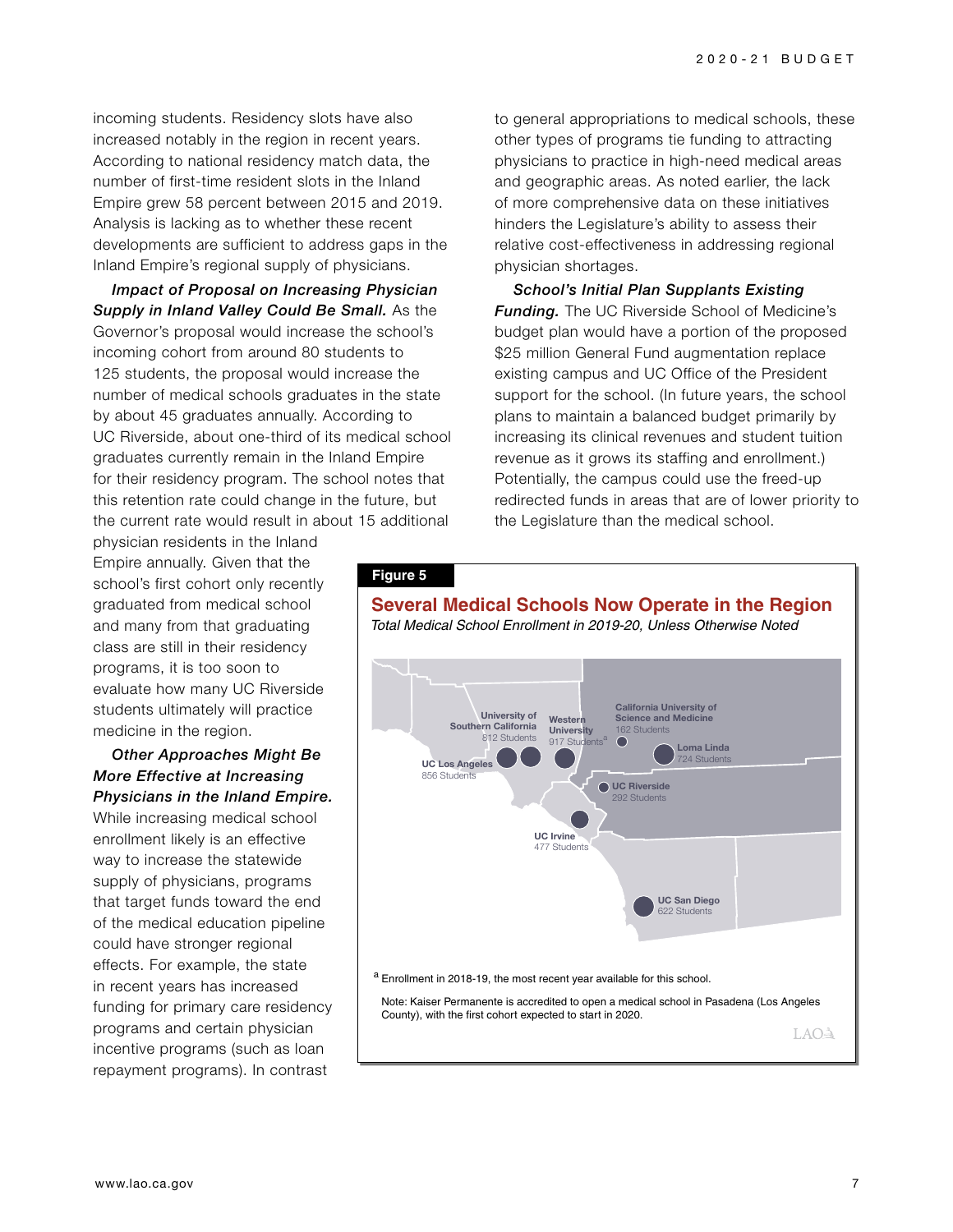## **Recommendations**

#### *If Proposal Is Pursued, Enhance*

*Accountability.* The Governor's proposed provisional language associated with the \$25 million General Fund augmentation does not establish an enrollment target for the UC Riverside School of Medicine. Were the Legislature to decide to fund enrollment growth at the school, we recommend it set enrollment targets and specify the period of time over which the school has to meet the targets. The Legislature also might consider aligning the timing of any General Fund augmentation with the school's enrollment growth plans. Under this approach, the state would ramp up funding as the school's enrollment grows, rather than allocating it all at once in 2020-21. For example, the Legislature could commence enrollment growth funding in 2022-23 (one year prior to the school enrolling a larger student cohort), then spread further augmentations over several subsequent years.

*Request School Report During Spring Hearings on How It Plans to Use Redirected Funds.* To ensure any General Fund augmentation for the school meets legislative priorities, it will be important for the Legislature to better understand how the Riverside campus would spend any redirected funds. To the extent the redirected

funds would be used for low legislative priorities, the Legislature could correspondingly reduce the proposed augmentation. Alternatively, the Legislature could retain the size of the proposed augmentation but designate that the funds support additional enrollment beyond the school's current expansion plan. In either case, the Legislature would be signaling that the campus should not reduce its existing support for the medical school.

*Consider Capital Proposal in Context of School's Expansion Plan and Competing Capital Priorities.* Given that the primary rationale to construct a new facility at UC Riverside is to support medical school enrollment growth, we recommend the Legislature ensure that the school's plan to expand its operations is well aligned with its capital expansion plan. We also encourage the Legislature to keep UC's other capital priorities in mind. As we discuss in other higher education reports, UC faces many high-priority seismic renovation and maintenance needs that will likely place budget pressure on the Legislature for many years to come. Were the Legislature to deem this medical school project to be high priority in the context of all the university's and state's needs, the Legislature could consider the project a potential candidate for Proposition 13 (2020) funds were the measure to pass in March.

## UCSF FRESNO

In this section, we provide background on the UCSF Fresno branch campus, describe the Governor's proposal to expand the branch campus, assess the proposal, and offer a recommendation.

### **Background**

*UCSF Has Operated Medical Education Programs in Fresno Since 1970s.* In 1975, the state provided one-time funding to establish UCSF Fresno. Over the years, UCSF Fresno has supported third-year rotations for medical students from UC Davis and UCSF as well as physician residents. In 2001-02, the state appropriated funds to construct a new Fresno facility to house these programs, and, in 2005, UCSF Fresno moved into the new 87,700 square foot facility adjacent

to a Fresno medical center. UC reports that the current site hosts around 150 medical students in clinical rotations and sponsors 320 physician residents. Throughout UCSF Fresno's history, some of its activities have occurred on site and some in community hospitals.

*UCSF Fresno Also Supports San Joaquin Valley PRIME Program.* In 2011, UC established a new PRIME program focused on practicing medicine in the San Joaquin Valley. Under the program, known as San Joaquin Valley PRIME, medical students completed their two years of basic science instruction at UC Davis, then completed one year of clinical rotations at UCSF Fresno, before returning to UC Davis to complete their second year of clinical rotations. According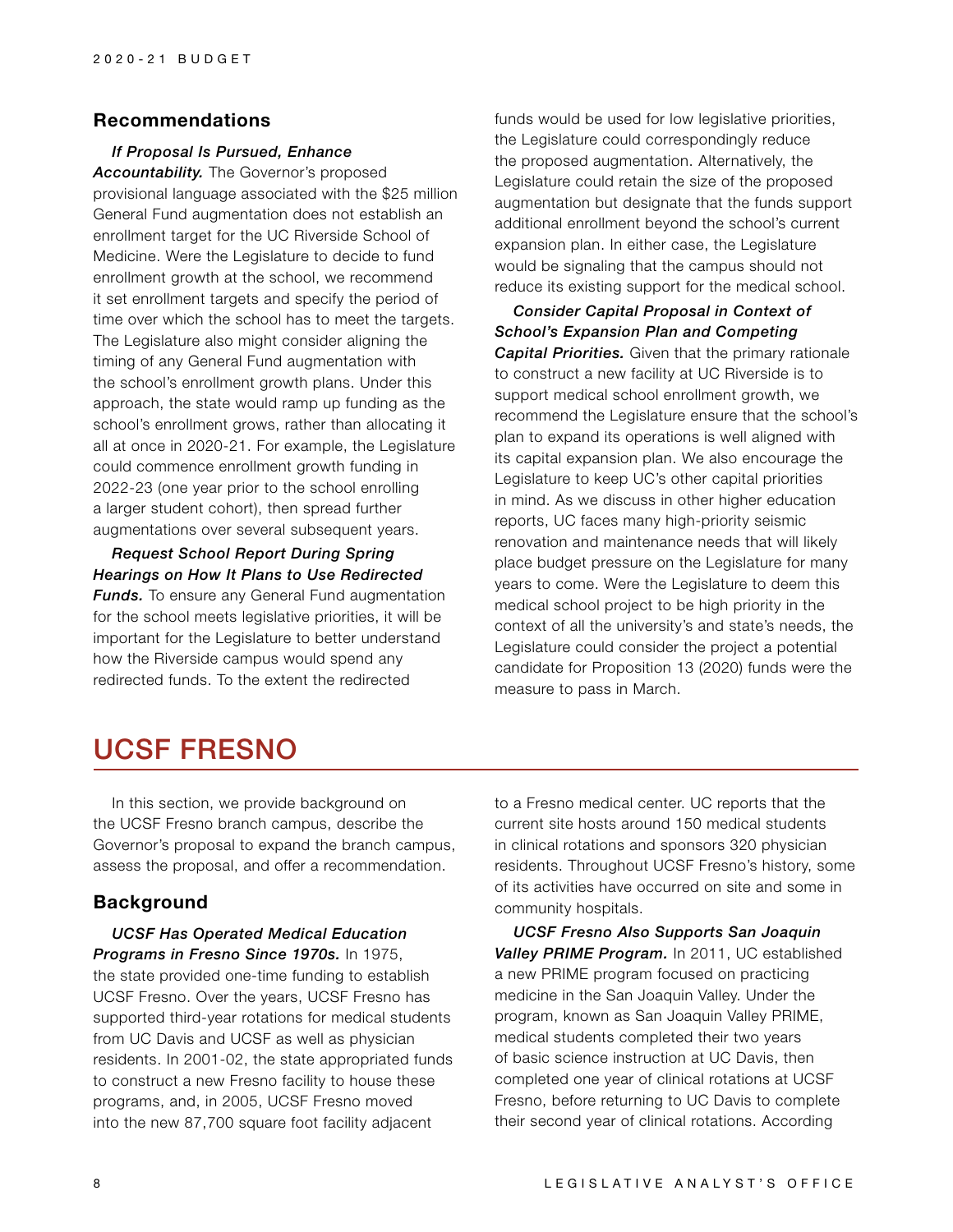to UC, the San Joaquin Valley PRIME program enrolled cohorts of 8 students annually (with around 32 students enrolled across four years). In 2015-16, the state provided \$1.9 million ongoing General Fund for the program. The authorizing legislation—Chapter 2 of 2016 (AB 133, Committee on Budget)—stated that the program should enroll 48 students. That is, the funding grew the program's enrollment from cohorts of 8 students (or 32 students across 4 cohorts) to cohorts of 12 students (or 48 students across 4 cohorts). Because of the timing of the appropriation, UC Davis did not begin spending the funds until the 2016-17 academic year.

*A Couple of Years Ago, UC Began Studying Possible Expansion of Fresno Programs.* In 2017, the UC Office of the President funded a third-party study of options to expand medical education at UCSF Fresno. The study assumed UCSF would administer the San Joaquin Valley PRIME program, grow the program's enrollment to cohorts of 50 students annually (200 students across 4 years), and provide a greater portion of instruction in Fresno. The study developed three options to fulfill these objectives, described below:

- *Hybrid Model.* Under this approach, students first would complete their two years of basic science instruction at UCSF's main campus, then complete their two years of clinical rotations at Fresno. Each year, 100 students would be enrolled at the UCSF main campus and 100 students at the Fresno branch campus.
- *Full Branch Model.* Under this approach, UCSF students would complete all four years—both basic science and clinical—at Fresno (for an annual total of 200 students at Fresno). The study further considered options for faculty to use technology to remotely deliver instruction to Fresno students from the UCSF campus.
- *Joint Model.* Rather than beginning instruction in San Francisco or Fresno, under this approach UCSF students would complete basic science instruction at the Merced campus. Students would then complete clinical rotations at Fresno. Each year, 100

students would be enrolled at UC Merced and 100 students at the Fresno branch campus.

*UCSF Has Taken Initial Steps Toward* 

**Expansion.** In 2018, UCSF received accreditation from LCME for the Fresno operations to become a branch campus and begin supporting two years of rotations (rather than only one). The following year, UC Davis transferred administration of the San Joaquin Valley PRIME program to UCSF. For the first cohort in 2019, consisting of six students, UCSF is taking the hybrid approach. Specifically, PRIME students complete basic science instruction at the UCSF main campus, with portions of their time (such as weeklong experiences and summer research projects) spent at Fresno. The students then complete all clinical rotations at Fresno. UCSF plans enrolling a cohort of 12 students in 2020-21, returning the program to its previous enrollment level.

*Last Year, Legislature Expressed Intent to Approve a Future UC Merced Medical Facility.*  In addition to approving a UC Riverside medical school project, the 2019-20 budget authorized UC to pursue a new medical school project at or near the Merced campus. As with the Riverside project, the language stated intent to increase UC's General Fund support in future years to finance the project. To date, UC has not submitted a Merced facility proposal for the state to review.

## **Proposal**

*Provides \$15 Million Ongoing for UCSF*  **Fresno.** Provisional language in the budget states the funds are available to support operational costs and expand services at UCSF Fresno, in partnership with UC Merced. Similar to the provisional language for the Riverside augmentation, provisional language for this augmentation states the funds shall supplement and not supplant existing funds provided by UC for the Fresno branch campus.

*UC Plans to Submit More Detailed Proposal in March.* In correspondence with our office, UC indicated that it would submit a more detailed budget of its expansion plans for UCSF Fresno in March. According to UC, its proposed budget will outline a somewhat different expansion plan than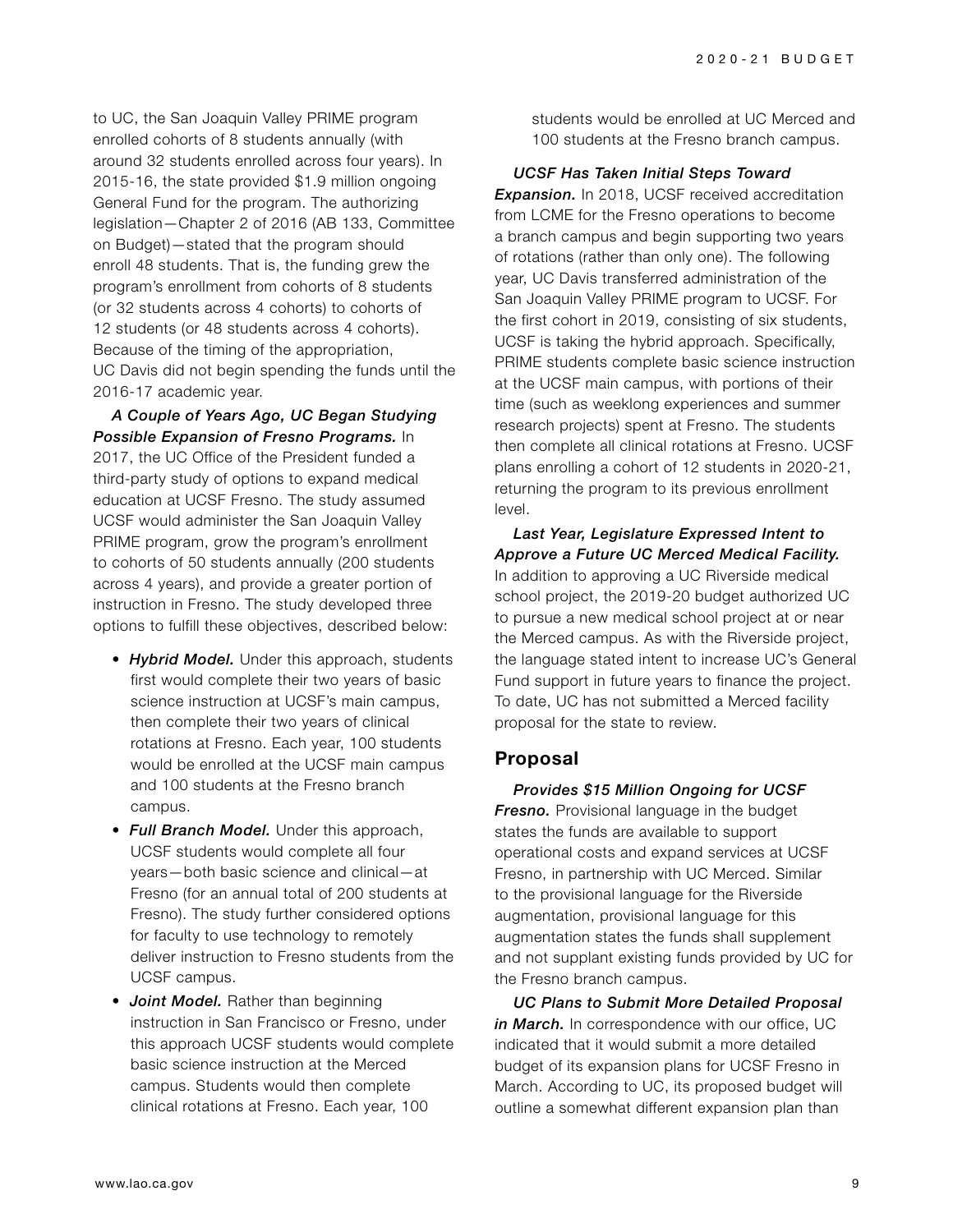the three options described in the 2017 study. Under the revised plan, UC would develop a joint bachelor's/medical degree program between UC Merced and UCSF. Students enrolled in the joint program would complete their four years of undergraduate studies at UC Merced. Students would then complete basic science medical school instruction at Merced and move to UCSF Fresno for their clinical rotations. According to UC, the program could serve as the foundation to eventually create an independent medical school at the Merced campus. UC states its initial plan is to enroll the first cohort of undergraduate students at UC Merced in 2022.

#### **Assessment**

*Workforce Issues Are Similar to Those Raised by Riverside Proposal.* Similar to the Inland Empire, the San Joaquin Valley is set to see growth in private medical school enrollment. Though the region currently has no medical schools, one new private school in Clovis plans to enroll its first cohort in 2020. The region also has experienced a notable rise in residency slots, with slots growing by 54 percent between 2015 and 2019. Analysis is lacking as to whether these recent developments are sufficient to address gaps in physician supply within the San Joaquin Valley. As with the Riverside proposal, the Legislature also would want to weigh the efficacy of medical school expansions against funding more residency slots or incentive programs.

*Legislature Faces Complex Considerations.*  Were the Legislature to conclude that further expanding medical student enrollment in the region is warranted, it would want to decide how to undertake the expansion. The Legislature cannot fully assess the Governor's proposal until it receives UC's expansion plan. Ideally, such a plan would summarize available medical school expansion options, along with their associated annual operating and capital costs through full implementation. The plan also would offer alternative approaches to meeting regional workforce needs, including the possibility of increasing residency slots or physician relocation incentives. Additionally, any expansion plan should have an implementation time line that has projections of staffing and student enrollment. Even

were the Legislature to receive a detailed budget plan in March, we question whether the Legislature would have adequate time to weigh such complex, costly, multifaceted, and impactful considerations prior to enacting the budget in June.

*UC Riverside Experience Serves as a Warning.* The Governor's approach to expanding UCSF Fresno appears to share several disconcerting similarities to the state's approach to establishing the UC Riverside School of Medicine. Similar to the approach taken for UC Riverside, the Governor proposes providing funding without first setting enrollment expectations, having a developed budget plan, or assessing facility needs. Furthermore, when our office asked the Department of Finance the basis for the proposed \$15 million funding level, it noted that the state provided the same amount to UC Riverside in 2013-14. Given UC Riverside's previous implementation delays, current budget shortfalls, and notable cost pressures, we encourage the Legislature to take a more gradual, cautious, and vigilant approach to expanding UCSF Fresno.

### **Recommendations**

*Withhold Action Pending Comprehensive UCSF Fresno Expansion Plan.* We recommend the Legislature withhold taking action on this proposal until it receives and has had time to carefully review any expansion plan that UCSF Fresno submits. At a minimum, we recommend the plan include:

- A summary of different options to expand the center, including prioritizing existing enrollment and clinical slots for San Joaquin Valley-focused students, expanding UCSF Fresno into a four-year branch campus, and establishing a joint program with UC Merced.
- For each option, a time line of planning activities, including staffing and enrollment levels and implementation deadlines.
- For each option, an estimate of the total operating cost and a multiyear expenditure phase-in plan, along with revenue projections by source.
- A space and facility utilization analysis of UCSF's main campus and the Fresno branch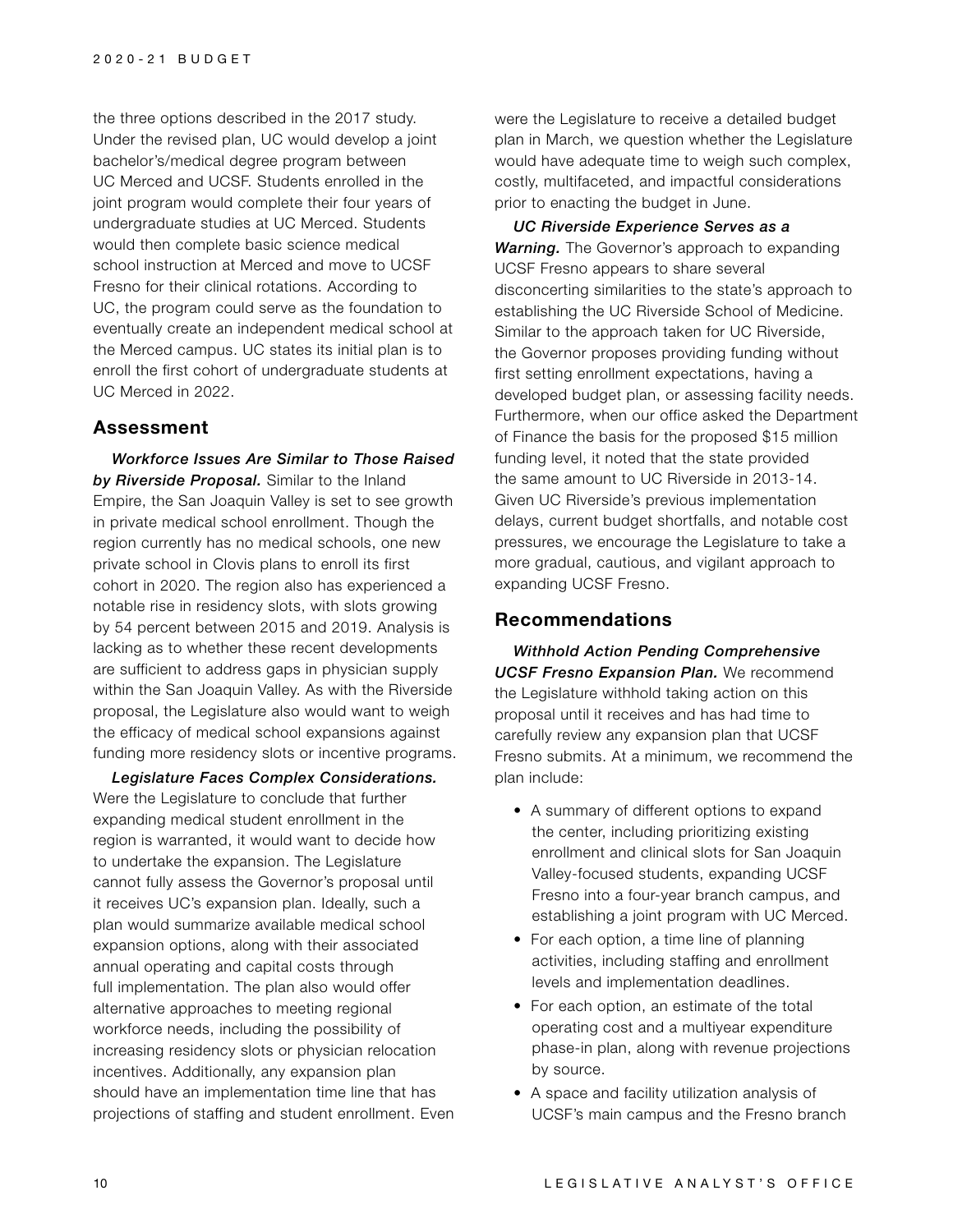campus, along with a capital outlay plan under each option that identifies scope, cost, and schedule.

If the university is unable to provide this information by spring, the Legislature could create a reporting requirement (in provisional budget language or supplemental reporting language). We recommend selecting a due date for the report that is aligned with the legislative budget process. For example, were the Legislature interested in funding expansion in 2021-22, it would want the UC report no later than November 2020.

*Recommend an Oversight Hearing to Review and Discuss Any Expansion Plan.* After receiving a comprehensive expansion plan, we recommend the Legislature hold an oversight hearing to vet the plan. We believe such a review is critical given the issues at stake are complex, potentially costly, and could have significant implications for people living in the region. As the Legislature carefully reviews the proposal, we would note that certain expansion efforts will already be underway in the region. With a new medical school opening and UCSF Fresno in the midst of increasing enrollment in the San Joaquin PRIME program, enrollment expansion will happen in 2020-21 even without the Legislature approving further expansion efforts.